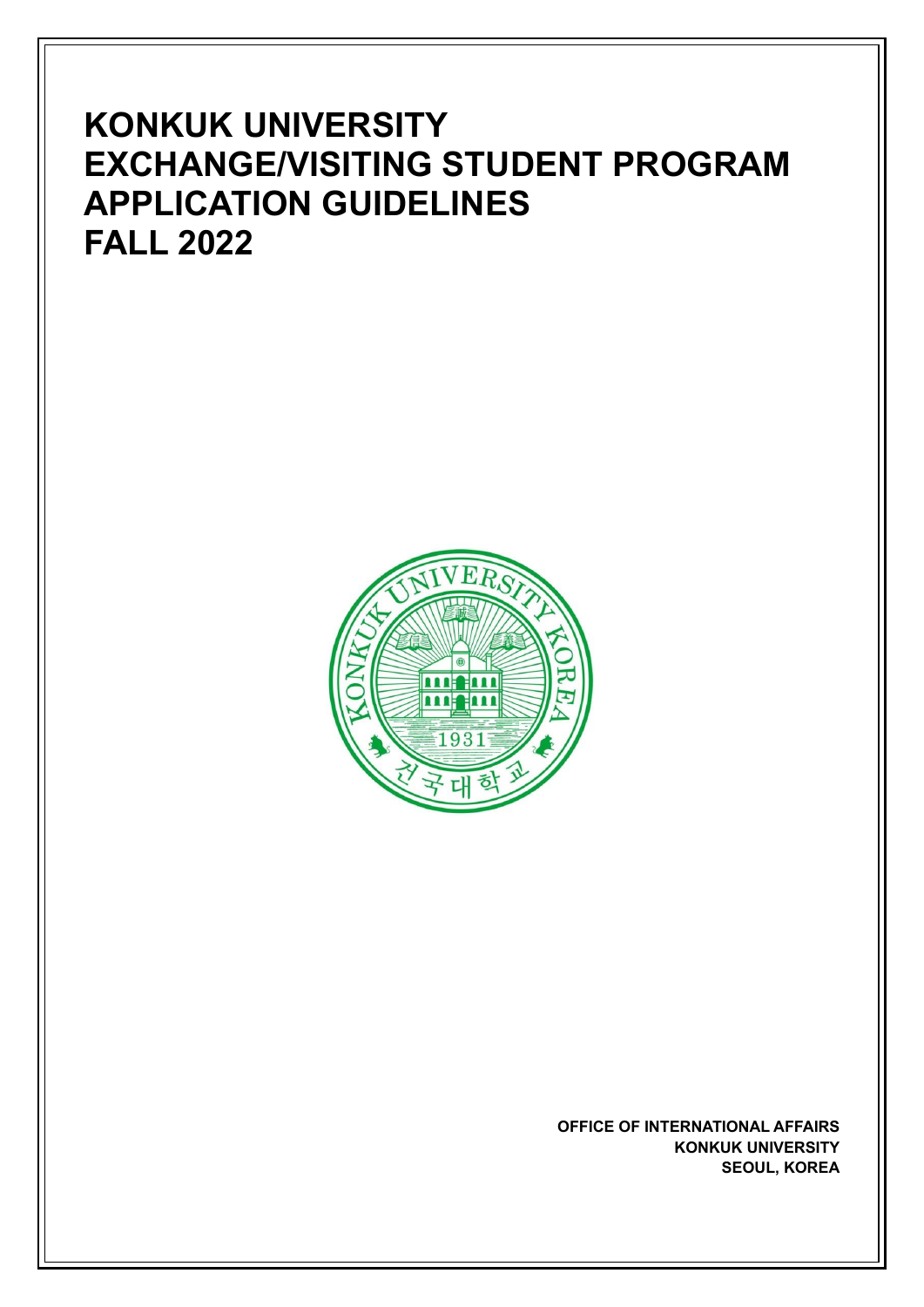# **I. PROGRAM OUTLINE**

| <b>CATEGORY</b>                       | <b>NOTES</b>                                                                                                                                                                                                                                                                                        |  |
|---------------------------------------|-----------------------------------------------------------------------------------------------------------------------------------------------------------------------------------------------------------------------------------------------------------------------------------------------------|--|
| <b>HOST INSTITUTION</b>               | Konkuk University in Seoul, Republic of Korea                                                                                                                                                                                                                                                       |  |
| <b>NAME OF PROGRAM</b>                | KU Exchange/Visiting Student Program                                                                                                                                                                                                                                                                |  |
| <b>LENGTH OF PROGRAM</b>              | One or two semesters                                                                                                                                                                                                                                                                                |  |
| <b>ELIGIBILITY</b>                    | Exchange students: Nomination by KU Partners<br>Visiting students: Foreign students enrolled in foreign colleges/universities                                                                                                                                                                       |  |
| <b>PARTICIPANT</b><br><b>BENEFITS</b> | Acquisition of up to 17 academic credits per semester<br>2 credit hour Korean language and culture classes ('Korean<br>Elementary', 'Korean Intermediate' and 'Understanding Korean Culture')<br>Korean cultural programs & KU Buddy support<br>100% KU tuition waiver (for exchange students only) |  |
| <b>PROGRAM</b><br><b>FORMAT</b>       | Classes are expected to be offered in hybrid format (in-person + online)<br>*Susceptible to change according to COVID-19 progression<br>Our program will not be offered virtually and students are required to be<br>physically present at KU in order to participate.                              |  |
| <b>PROGRAM</b><br><b>MANAGEMENT</b>   | Mr. Seokje HYUN<br>Office of International Affairs (International Programs)<br>Email: ku exchange@konkuk.ac.kr / TEL: +82-2-2049-6201                                                                                                                                                               |  |

# **II. PROGRAM SCHEDULE**

| <b>DATE</b>                                                      | <b>SCHEDULE</b>                                                                                                                                                                                                                                                                                                                                                                                |  |
|------------------------------------------------------------------|------------------------------------------------------------------------------------------------------------------------------------------------------------------------------------------------------------------------------------------------------------------------------------------------------------------------------------------------------------------------------------------------|--|
| $1^{st}$ ~ 18 <sup>th</sup> April 2022                           | Nominate student(s) by filling out MS form<br>(Link to the MS form will be sent to partner schools approved to send students to Konkuk<br>University)                                                                                                                                                                                                                                          |  |
| $22nd$ April ~ 10 <sup>th</sup> May 2022                         | Nominated student(s) complete online application form                                                                                                                                                                                                                                                                                                                                          |  |
| $11^{th}$ ~ 30 <sup>th</sup> May 2022                            | Application screening                                                                                                                                                                                                                                                                                                                                                                          |  |
| $1st$ June 2022                                                  | Admissions announcement <sup>r</sup> Program Acceptance Email <sub>J</sub>                                                                                                                                                                                                                                                                                                                     |  |
| $1^{\rm st}$ ~ 15 <sup>th</sup> June 2022                        | 『Certificate of Admission』 issued by the Immigration Office                                                                                                                                                                                                                                                                                                                                    |  |
| $15^{th}$ ~ 30 <sup>th</sup> June 2022                           | 『Certificate of Admission』 sent to student for study visa application                                                                                                                                                                                                                                                                                                                          |  |
| $15^{th}$ ~ 24 <sup>th</sup> July 2022                           | Payment of <sup>F</sup> Dormitory Fee <sub>J</sub> by wire-transfer                                                                                                                                                                                                                                                                                                                            |  |
| 15 <sup>th</sup> June $\sim$ 31 <sup>st</sup> July 2022          | D-2-6 or D-2-8 visa application at the Korean Embassy or Consulate<br>General in student's home country and arrangement for flights<br>* Some Korean Embassies or Consulate Generals may require a longer period for visa<br>screening. Students are strongly advised to apply for their visas as soon as they receive<br>the visa application email with 'Certificate of Admission' document. |  |
| 2 <sup>nd</sup> August 2022                                      | First round of online course registration                                                                                                                                                                                                                                                                                                                                                      |  |
| $14^{\text{th}} \sim 15^{\text{th}}$ August 2022                 | Recommended arrival dates for fulfilling conditions necessary for 7-day<br>mandatory self-quarantine and beginning planned activities on 23 <sup>rd</sup> August                                                                                                                                                                                                                               |  |
| 23rd August 2022                                                 | Welcome orientation                                                                                                                                                                                                                                                                                                                                                                            |  |
| $23^{\text{rd}} \sim 25^{\text{th}}$ August 2022                 | Main round of online course registration                                                                                                                                                                                                                                                                                                                                                       |  |
| 29 <sup>th</sup> August $\sim$<br>16 <sup>th</sup> December 2022 | Fall 2022 (16 weeks)                                                                                                                                                                                                                                                                                                                                                                           |  |
| $16th$ ~ 17 <sup>th</sup> December 2022                          | Dormitory check-out                                                                                                                                                                                                                                                                                                                                                                            |  |

\*The above schedule is subject to change without prior notice.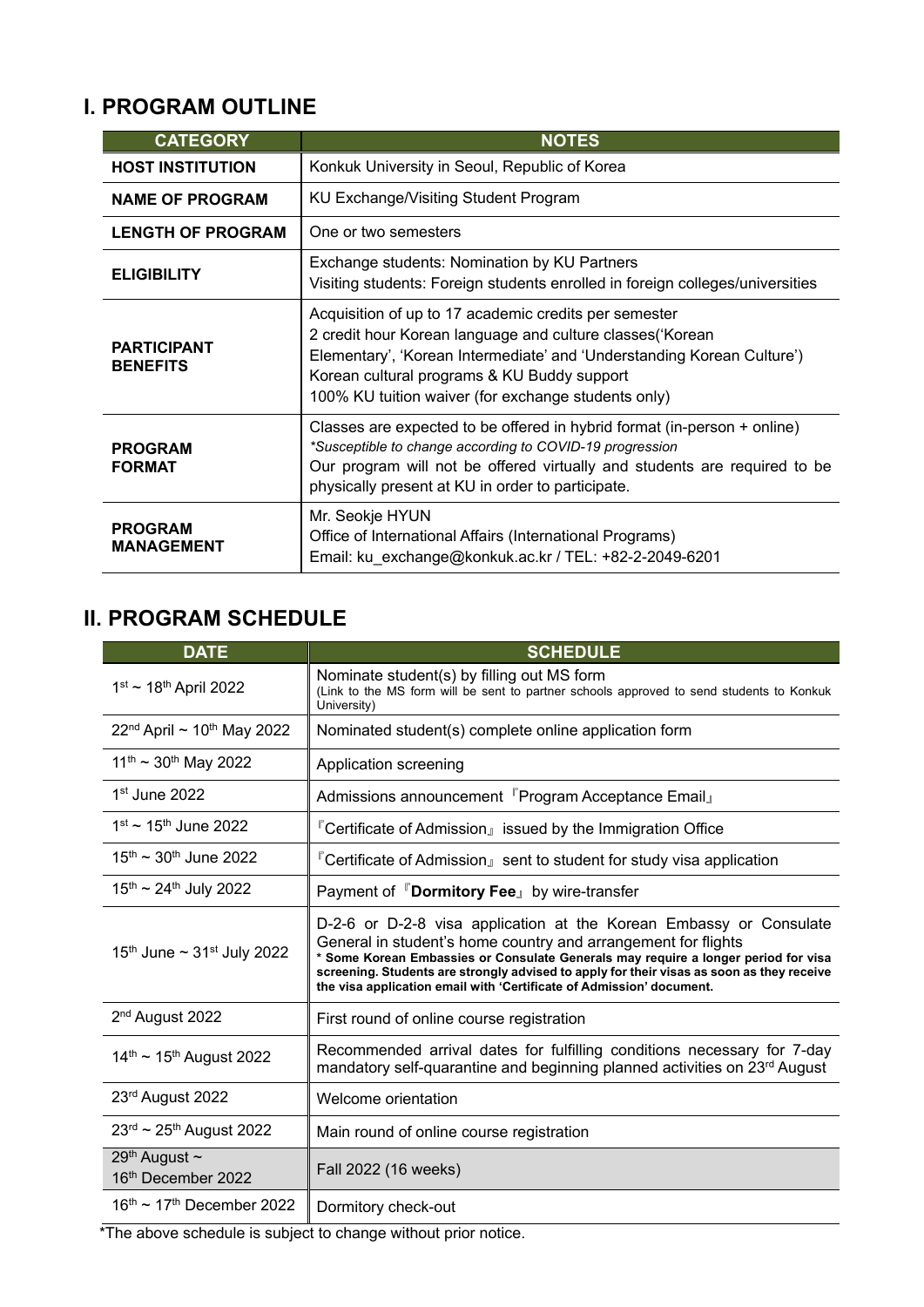### **III. QUALIFICATIONS**

### **KU Exchange/Visiting Student Program participants must meet all of the following qualifications:**

- A. Exchange: Full-time undergraduate student officially nominated by a KU Partner Visiting: Full-time undergraduate student enrolled in a foreign college/university
- B. Successful completion of at least one semester at a foreign college/university
- C. Minimum level of **English or Korean language proficiency** to successfully complete the program
- D. Passport holder who can obtain a Korean visa
- E. Physically healthy with no serious illnesses or injuries

### **IV. APPLICATION PROCEDURES FOR EXCHANGE/VISITING STUDENTS**

### **Steps 1-8 apply to exchange students, and Steps 5-8 apply to visiting students.**

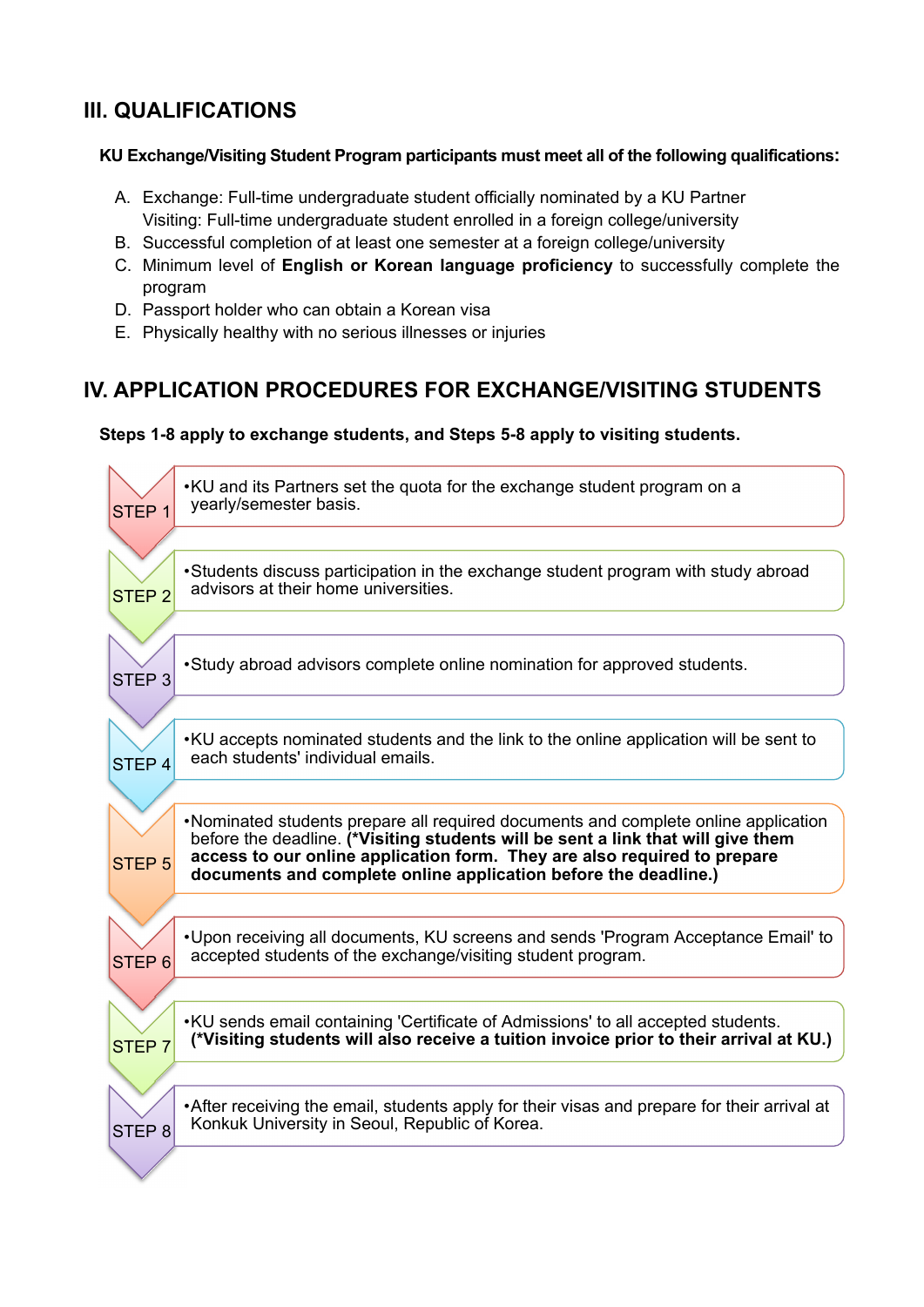# **V. REQUIRED DOCUMENTS**

**\* Important:** Nominated students will receive an email from us with a link to the online application form which must be completed by **the 10<sup>th</sup> May of 2022**. If you did not receive this email from us, it means: 1) you have not been nominated by your university to participate in our program; 2) we have been given the wrong email address by your university; or 3) our email has been sorted into your SPAM/JUNK folder. If you don't find any traces of our email in your email account, please contact your home university's international office for further information.

| NO. | <b>NAME OF DOCUMENT</b>                                                                                                                                                                                   | <b>FORMAT</b>                                                        |
|-----|-----------------------------------------------------------------------------------------------------------------------------------------------------------------------------------------------------------|----------------------------------------------------------------------|
|     | Online Application Form (accessible by link in email)                                                                                                                                                     | Must be completed online                                             |
| 2   | Official academic transcript in English issued by home university                                                                                                                                         | Make high resolution PDF                                             |
| 3   | file and upload to online<br>application<br>Personal profile page of passport                                                                                                                             |                                                                      |
| 4   | Recent color photo (3.5cm x 4.5cm) [for visa application document<br>& student ID card issuance] Go to link for size & specification details:<br>https://www.koreaonlinevisa.com/visa-photo-requirements/ | Make high resolution jpg<br>file and upload to online<br>application |

### **VI. FURTHER PREPARATION GUIDANCE**

| NO. | <b>DIRECTIONS AND IMPORTANT NOTES</b>                                                                                                                                                                                                                                                                                                                                                          |  |
|-----|------------------------------------------------------------------------------------------------------------------------------------------------------------------------------------------------------------------------------------------------------------------------------------------------------------------------------------------------------------------------------------------------|--|
|     | Complete all required sections in the online application form.<br>Student Name should be written in the same way as written in the bottom section of your<br>passport.<br>Fill in the 'Desired List of Courses' section by referring to the KU English Course List for Fall<br>٠<br>2021. The List is subject to change for Fall 2022 and the finalized list will be available in late<br>July |  |
| 2   | Prepare one photocopy of your personal profile page of your passport. Your passport must have<br>at least 18 months remaining before the expiration date. If not, you have to apply for a new<br>passport.                                                                                                                                                                                     |  |
| 3   | Prepare a 3.5 cm x 4.5 cm color photo of your face on a white background taken within 6 months.<br>All students must take passport photos after their arrival at Konkuk for their Alien Registration<br>Cards, and further information will be provided at the orientation.                                                                                                                    |  |

### **VII. ACCEPTED STUDENTS**

### **All accepted students for KU Exchange / Visiting Student Program:**

- A. Will receive an email containing information necessary to apply for their study visas and arrive at KU.
- B. Must apply for a D-2-6 or D-2-8 visa at the nearest Korean Embassy or Korean Consulate General in your home country. Exchange students must apply for a D-2-6 visa, and visiting students must apply for a D-2-8 visa. **You cannot apply for your visa after arriving in Korea!**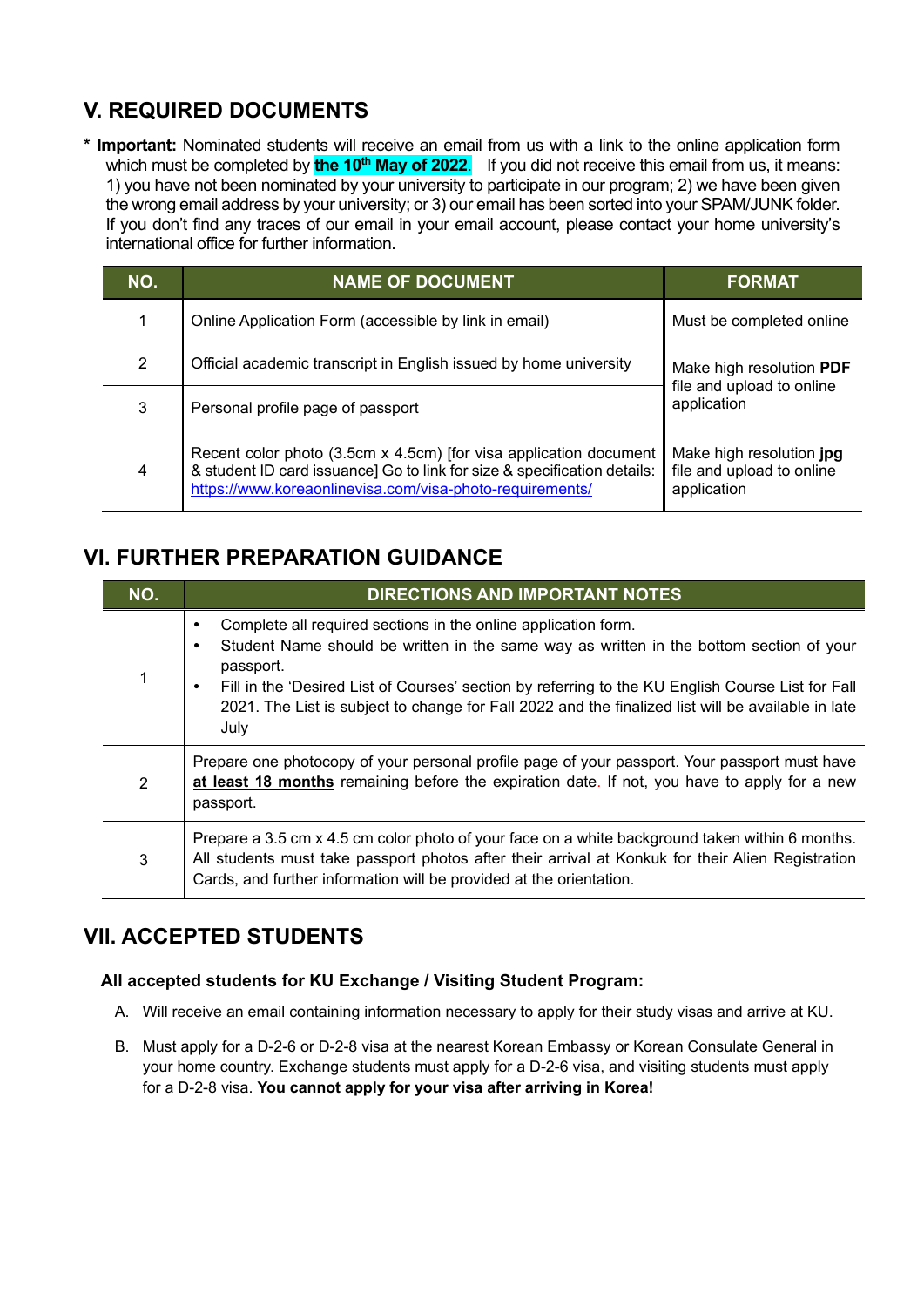### **[IMPORTANT]**

- The D-2 visa is for students seeking higher education in Korea. The visa is further categorized by type: D-2-2 for undergraduate programs, D-2-3 for master's programs, D-2-4 for doctoral programs, D-2-6 for exchange student programs, and D-2-8 for shortterm programs.
- It is extremely important to prepare all relevant documents for the specific type of visa you are applying for.
- The application process and issuance may take **several weeks to a month**. Students are strongly advised to proceed with their application as early as possible.
- KU does not guarantee visa issuance for program participants. Korean embassies or consulate generals overseas have the final authority to issue a visa.
- **Please contact the nearest Korean embassy or consulate general in advance to avoid any confusion before applying for your visa.**
- C. Have to arrange flights to Seoul, Republic of Korea.

#### **[NOTES]**

- Students should book their flights after receiving the acceptance email from KU. They should pay for the flights upon receiving the visa.
- Starting from 1 April 2020, the Korean government has implemented mandatory selfquarantine to all entrants to Korea. Several quarantining options exist (governmentdesignated quarantine hotels, Airbnb, etc.) and the cost can range from USD 1,000~2,000 for the **7-day** self-quarantine including meals.
- In order to be able to attend the welcome orientation planned for 23<sup>rd</sup> August, you must enter Korea **NO LATER THAN 15th August** in order to fulfil the conditions for mandatory quarantine and be able to start your activities beginning on 23rd August.
- **Due to the uncertainty resulting from the COVID-19, please purchase flight tickets that can be cancelled or easily changed.**
- **All dormitory applicants must arrange their arrival according to the check-in period. They should arrive during daytime.**
- D. Have to submit the Arrival Information Form before departing their home country.

#### **[NOTES]**

- All students will receive the 'Arrival Information Form' by email and must submit the form with their confirmed flight schedule by **23rd July 2022**.
- The form will be used for the welcome orientation, dormitory check-in, and other programs offering assistance on the first day of arrival.23
- KU does not offer airport pick-up. Students must arrange their transportation from the airport to Konkuk by themselves. KU will send out transportation-related information in January.
- E. Have to purchase health insurance which covers the duration of the program.

### **[NOTES]**

- Students must purchase overseas health insurance in their home country prior to departure.
- Starting from March 1, 2021, incoming D-2 visa holders are required to subscribe to the National Health Insurance (approximately KRW 50,000 a month). The subscription will be processed uniformly by the National Health Insurance Service (NHIS) on your foreign registration date without any separate reporting procedure.